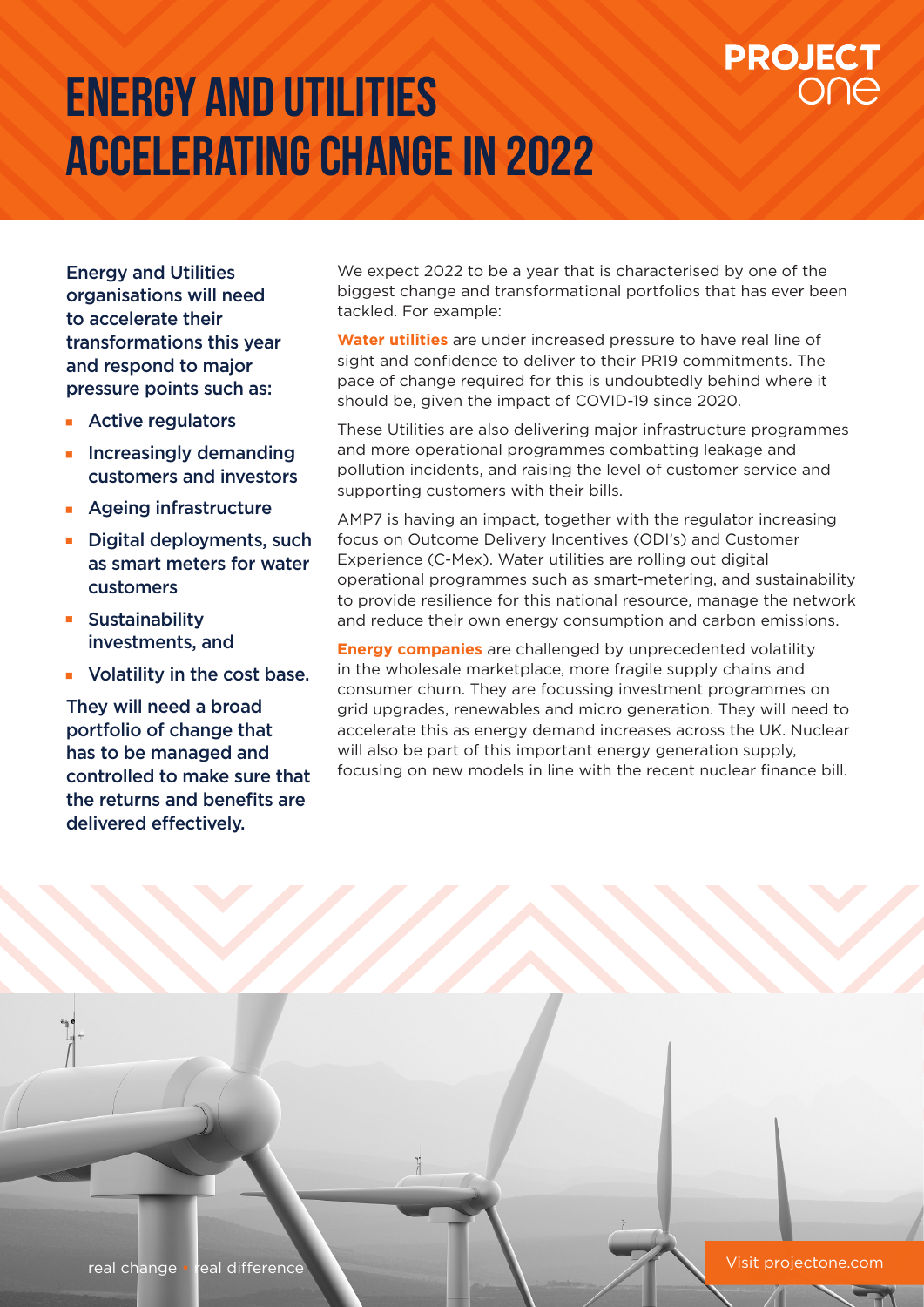## **Energy and utilities Accelerating change in 2022**

# **PROJECT**

### **GETTING CLARITY ON YOUR PORTFOLIO**

Leadership teams in these organisations are going to need the clearest line of sight across all of their strategic and tactical investments in 2022, to ensure that decision making, allocation of resources and prioritisation are agile and effective.

The days of multi-year efficiency and technology programmes being controlled on spend, without a real concentration on the value realised within year, are going to diminish. Shareholders, investors and consumers will demand rapid change, leading to substantially better outcomes across cost and service this year.

### **Prioritise new and changing demand**

#### **Prioritisation is not a once and done exercise**:

there needs to be a frequent cycle of ensuring all your current programmes, right across the organisation, are still relevant and delivering what you expected, whilst balancing these against new ideas and demand coming through. This will require an agreed and visual prioritisation framework, and strong decision making from the Executive Team and throughout the organisation.

## **Ensure cross-functional dependencies are managed**

Invest time up-front to map out the overall plan AND the dependencies between your change initiatives. This requires discipline, hard work and a collaborative approach across your delivery teams. It will also help if you have an overall view of where your business is trying to get to, and how each initiative supports that target.



Visit projectone.com